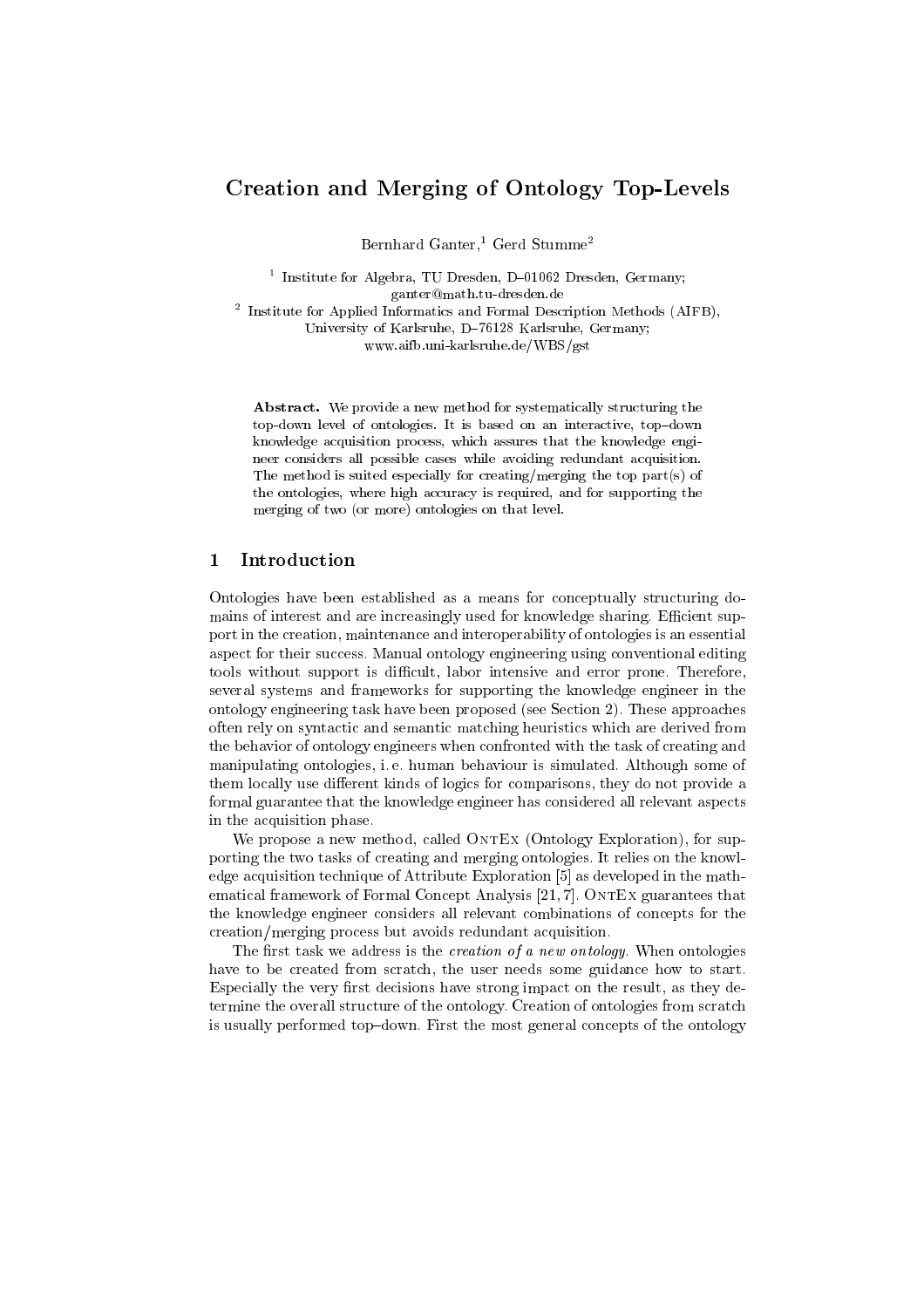are selected. More specific concepts are then added by classifying them in the already present structure. ONTEX supports one part of this creation process, namely the structuring of the conceptual hierarchy on the top-level concepts, and the creation of new concepts on the next level by providing suggestions based on an interactive exploration of the existing structure.

The second task we address is ontology merging. With the growing usage of ontologies, the problem of overlapping ontologies occurs more often and becomes critical. It is impossible in practice to provide a single ontology satisfying all users with regard to coverage, precision, actuality, and individualization. Hence the balance between the two conflicting objectives of providing a common knowledge core on the one hand and a representation which reflects closely the respective view of every of the users on the other hand has to be maintained. A solution to this problem is to provide multiple ontologies. But when the need for communication arises, the different ontologies have to be made compatible. Compatibility can be obtained by merging the ontologies into a single one. Merging two ontologies means creating a new ontology in a semi-automatic manner by merging concepts of the source ontologies. OntEx provides an interactive knowledge acquisition technique for merging of the top-level concepts, where design decisions have the most impact on the overall structure of the target ontology.

The use of ONTEX guarantees that the knowledge engineer considers all relevant possibilities both for the creation and for the merging task. However, this guarantee is paid with a certain workload for the knowledge engineer, making it applicable only to relatively small parts of the ontologies at hand. Therefore we propose a two-step, top-down approach. The first step aims at reliably creat $ing/m$ erging the top-part(s) of the ontologies with high accuracy, using ONTEX. In the second step, any heuristics-based approach can be used for creating the remainder of the target ontology with less user interaction. This two-step approach allows for high accuracy for the design of the top{level ontology, which has large impact on the global structure of the resulting ontology, as it is more difficult to modify in a later phase than local decisions on a lower level of detail. On the other hand, it restricts the comparatively high workload on the user to the first, critical phase.

In this paper, we restrict ourselves to the construction of the concept hierarchy. The extension of this approach to relations (based on [23]) is planned for the immediate future. Our approach allows to make use of any background knowledge encoded in propositional logic; especially of axioms which come along with source ontologies that are to be merged.

This paper is organized as follows. In Section 3, we briefly introduce some basic definitions concentrating on a formal definition of what an ontology is and recall the basics of Formal Concept Analysis. In Section 4, the approach is sketched. Technical details are given in Section 5. It is illustrated in Section 6 by an example. Section 7 discusses how the approach is adopted to the task of ontology merging, and illustrates it by an example. In Section 2, related work is discussed. Section 8 summarizes the paper and concludes with an outlook on future work.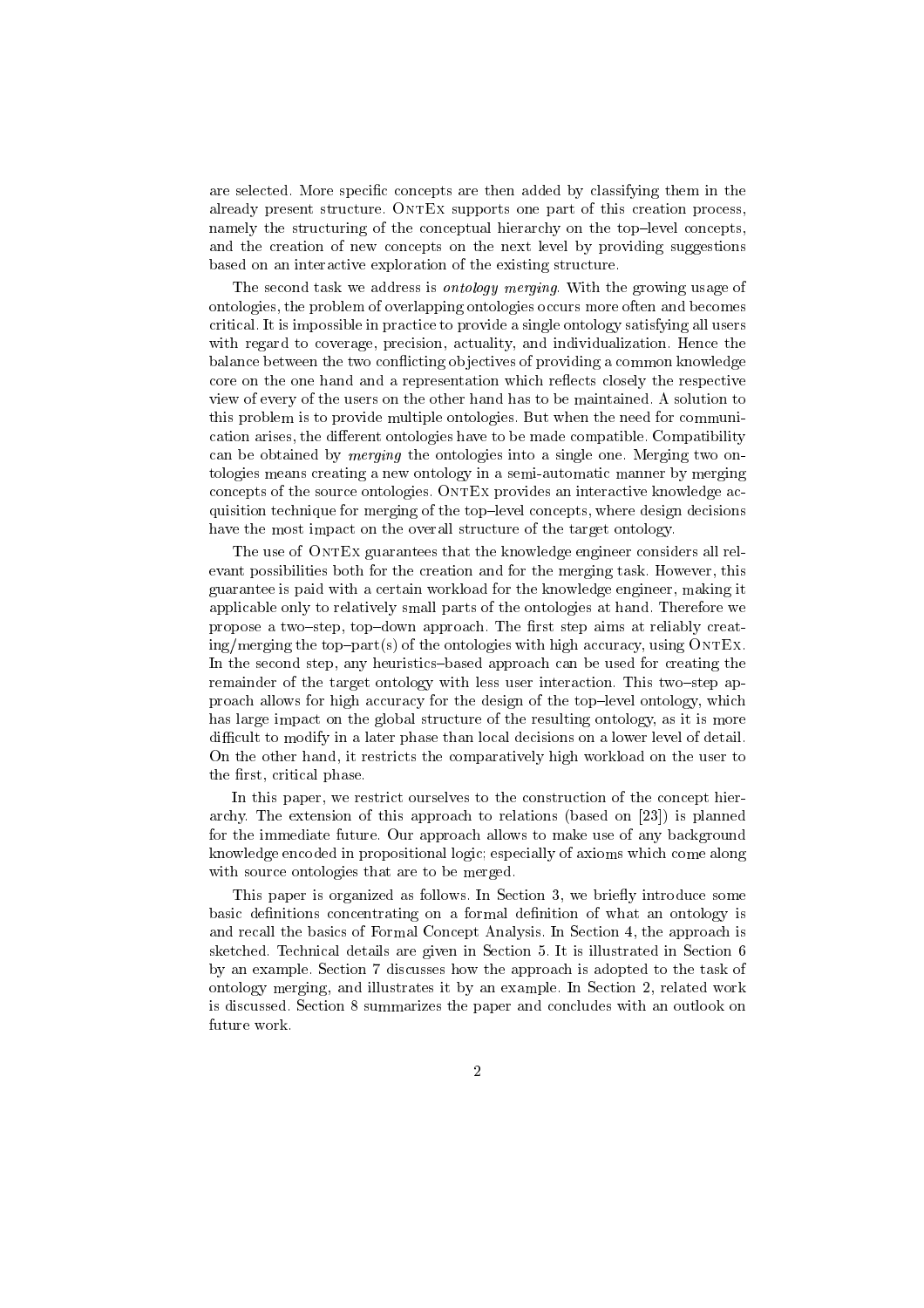## 2 Related Work

A first approach for supporting the merging of ontologies is described in  $[8]$ . There, several heuristics are described for identifying corresponding concepts in different ontologies, e.g. comparing the names and the natural language definitions of two concepts, and checking the closeness of two concepts in the concept hierarchy.

The OntoMorph system [3] offers two kinds of mechanisms for translating and merging ontologies: syntactic rewriting supports the translation between two different knowledge representation languages, semantic rewriting offers means for inference-based transformations. It explicitly allows to violate the preservation of semantics in trade-off for a more flexible transformation mechanism.

In [12] the Chimaera system is described. It provides support for merging of ontological terms from different sources, for checking the coverage and correctness of ontologies and for maintaining ontologies over time. Chimaera offers a broad collection of functions, but the underlying assumptions about structural properties of the ontologies at hand are not made explicit.

Protégé-2000 [13] is a knowledge acquisition tool and ontology editor which can be used for creating ontologies. Prompt [14] is an algorithm for ontology merging and alignment embedded in Protégé 2000. It starts with the identification of matching class names. Based on this initial step an iterative approach is carried out for performing automatic updates, nding resulting con
icts, and making suggestions to remove these con
icts.

OilEd [2] is an editor for ontologies based on the description language FaCT. OntoEdit [17] is an ontology editor based on Frame Logic. These tools make use of inferences for checking the consistency and for deriving new facts from the knowledge base.

About merging, there is also much related work in the database community, especially in the area of federated database systems. The work closest to our approach is described in [15]. There, Formal Concept Analysis is applied to a related problem, namely database schema integration.

FCA–MERGE [19] is a technique for merging ontologies based on Formal Concept Analysis. It offers a structural description of the overall merging process with an underlying mathematical framework. It relies on the existence of instances annotated in both ontologies, and provides alternatively a way to use documents as such instances. Concepts are suggested to be merged iff they have the same extent.

Efficient support for creating ontologies from scratch is topic of current research. In  $[9-11]$ , for instance, text mining techniques have been discussed for supporting the user in creating ontologies.

Most of the tools described above offer extensive functionalities, often based on syntactic and semantic matching heuristics, which are derived from the behaviour of ontology engineers when confronted with the task of creating/merging ontologies. OntoMorph, Chimarea, OilEd, and OntoEdit use a (description) logics based approach that in
uences the creation and merging process locally, e. g.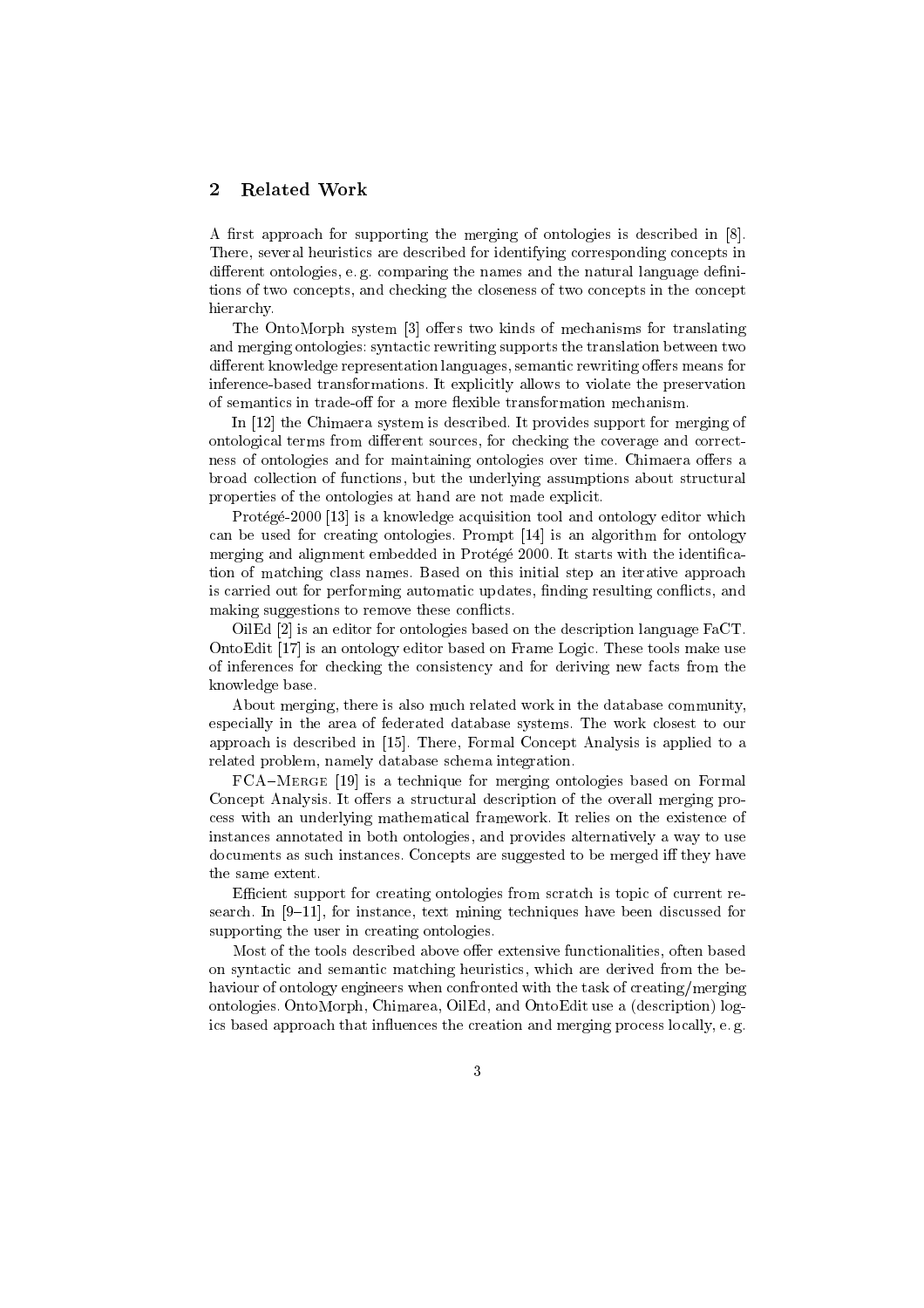checking subsumption relationships between terms and checking for inconsistencies. However, none of these approaches offers a guarantee that all relevant relationships have been considered for modeling during the acquisition phase.

#### 3 **Basic Notions**

In this section, we briefly introduce some basic definitions. We thereby concentrate on a formal definition of ontologies and recall the basics of Formal Concept Analysis.

### 3.1 Ontologies

There is no common formal definition of what an ontology is. However, most approaches share a few core items: concepts, a hierarchical IS-A-relation, and further relations. For sake of generality, we do not discuss more specific features like constraints, functions, or axioms here. We follow the definition provided in [19]:

**Definition:** A *(core)* ontology is a tuple  $\mathcal{O} := (C, \mathbf{is,a}, R, \sigma)$ , where C is a set whose elements are called *concepts*, is a partial order on  $C$  (i.e., a binary relation is a C - C - C which is a continued to construct it which is an interesting of the control of the co is a set whose elements are called relation names (or relations for short), and  $\sigma: \mathbb{R} \to \mathbb{C}$  is a function which assigns to each relation name its arity.

As said above, the definition considers the core elements of most languages for ontology representation only. It is possible to map the denition to most types of ontology representation languages.

In this paper, we allow additionally a set  $A$  of propositional logic axioms describing dependencies between the concepts.

#### 3.2 Formal Concept Analysis

We recall the basics of Formal Concept Analysis (FCA) as far as they are needed for this paper. A more extensive overview is given in [7]. To allow a mathematical description of concepts as being composed of extensions and intensions, FCA starts with a formal context:

**Definition:** A formal context is a triple  $\mathbb{K} := (G, M, I)$ , where G is a set of objects, M is a set of attributes, and I is a binary relation between  $G$  and M (i.e. i. ). The set of  $\{a,b,c\}$  is the set of  $\{a,b,c\}$  is read to the mass at the set of  $\{a,b,c\}$ 

From a formal context, (formal) concepts can be derived:

**Definition:** For  $A \subseteq G$ , we define  $A^* := \{m \in M \mid \forall q \in A: (q, m) \in I\}$  and, for  $B \subseteq M$ , we define  $B^{\perp} := \{ g \in G \mid \forall m \in B : (g, m) \in I \}$ .

A formal concept of a formal context  $(G, M, I)$  is defined as a pair  $(A, B)$ with  $A \subseteq G$ ,  $B \subseteq M$ ,  $A^I = B$  and  $B^I = A$ . The sets A and B are called the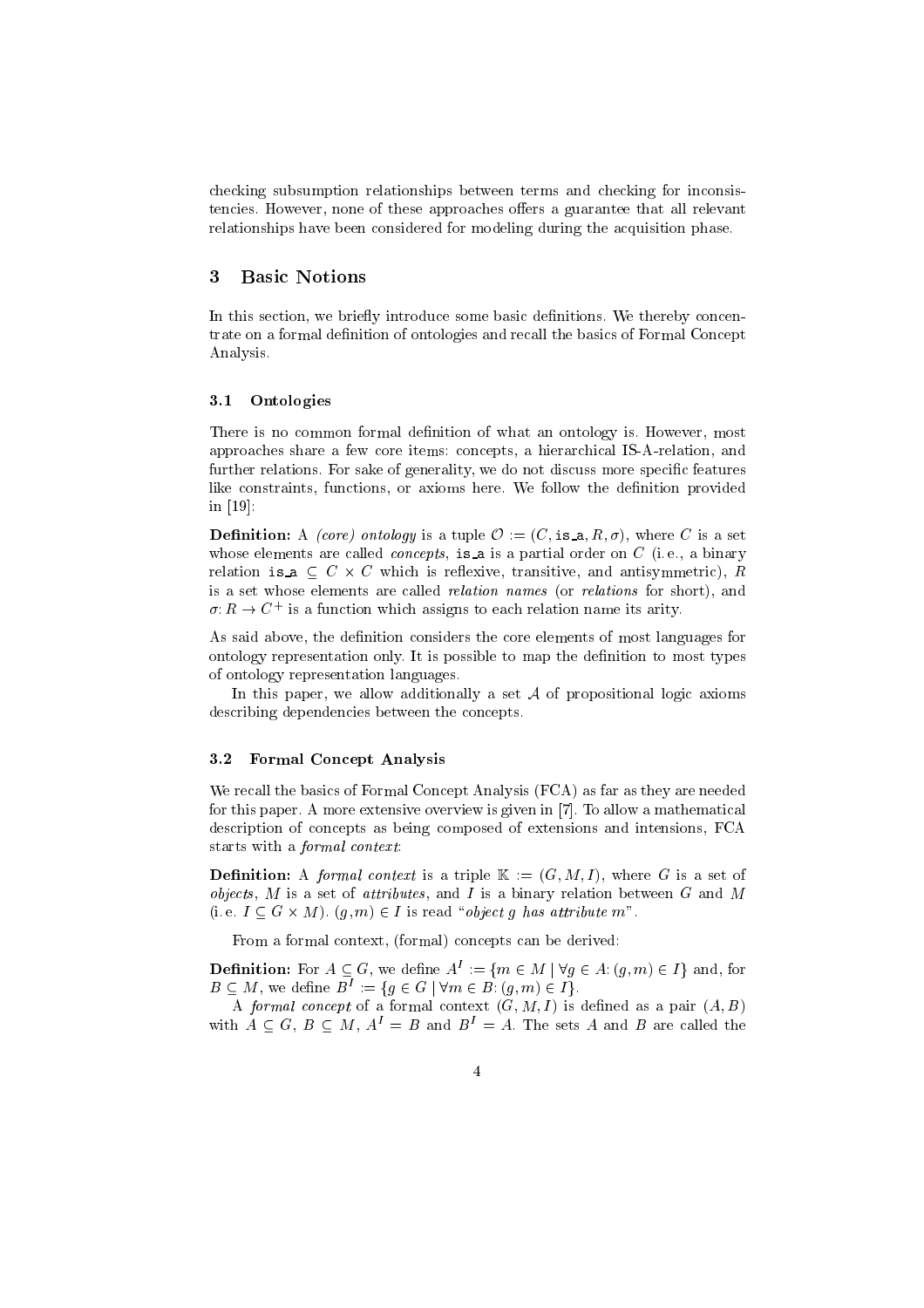extent and the intent of the formal concept  $(A, B)$ . The subconcept-superconcept relation is formalized by

$$
(A_1, B_1) \le (A_2, B_2) :\iff A_1 \subseteq A_2 \quad (\iff B_1 \supseteq B_2) .
$$

The set of all formal concepts of a context K together with the partial order  $\leq$  is always a complete lattice,<sup>1</sup> called the *concept lattice* of K and denoted by  $\mathfrak{B}(\mathbb{K})$ .

In what follows, we will make use of the fact that a set  $B \subseteq M$  of attributes is a concept intent iff  $B = B^{II}$ .

A possible confusion might arise from the double use of the word `concept' in FCA and in ontologies. This comes from the fact that FCA and ontologies are two models for the concept of 'concept' which arose independently. In order to distinguish both notions, we will always refer to the  $FCA$  concepts as `formal concepts'. The concepts in ontologies are referred to just as `concepts' or as 'ontology concepts'. There is no direct counter-part of formal concepts in ontologies. Ontology concepts are best compared to FCA attributes, as both can be considered as unary predicates on the set of ob jects.

## 4 Creating Ontologies with OntEx

Our approach is based on the knowledge acquisition technique called Attribute Exploration [5]. For a given set of ontology concepts, it determines the lattice of all conjunctions of these concepts. In an interactive process, it asks the user questions of the kind "Is the conjunction of the concepts  $c_1, c_2, \ldots$ , and  $c_n$  a subconcept of an of the concepts  $c_1, c_2, \ldots$ , and  $c_m$ . With  $n, m \geq 1$ . The user can either accept or reject the subsumption. If she rejects, she has to provide a counter-example, i. e., a new ob ject [or a new concept] which belongs to the extent of [is a subconcept of, resp.] all concepts  $c_1, c_2, \ldots$ , and  $c_n$  but not to at least one of the concepts  $c_1, c_2, \ldots,$  and  $c_m.$  In this way, the list of subsumptions as well as the list of counter-examples grows iteratively, until all pairs of concepts are either in a subconcept-superconcept-relation or there is a counter-example prohibiting this.

The set of counter-examples can be empty at the beginning, or it can already contain some elements, if they are known from the beginning. The same holds for the subsumptions. If subsumptions are known from the beginning, they may be entered before starting the exploration.2 The algorithm also allows to add further background knowledge expressible in propositional logic. A piece of information is for instance that two (or more) concepts are mutually exclusive.

the, for each set of formal concepts, there exists always a greatest common subconcept and a least common superconcept.

<sup>2</sup> This is especially important for the merging task, where each ontology already comes along with its own subsumption hierarchy.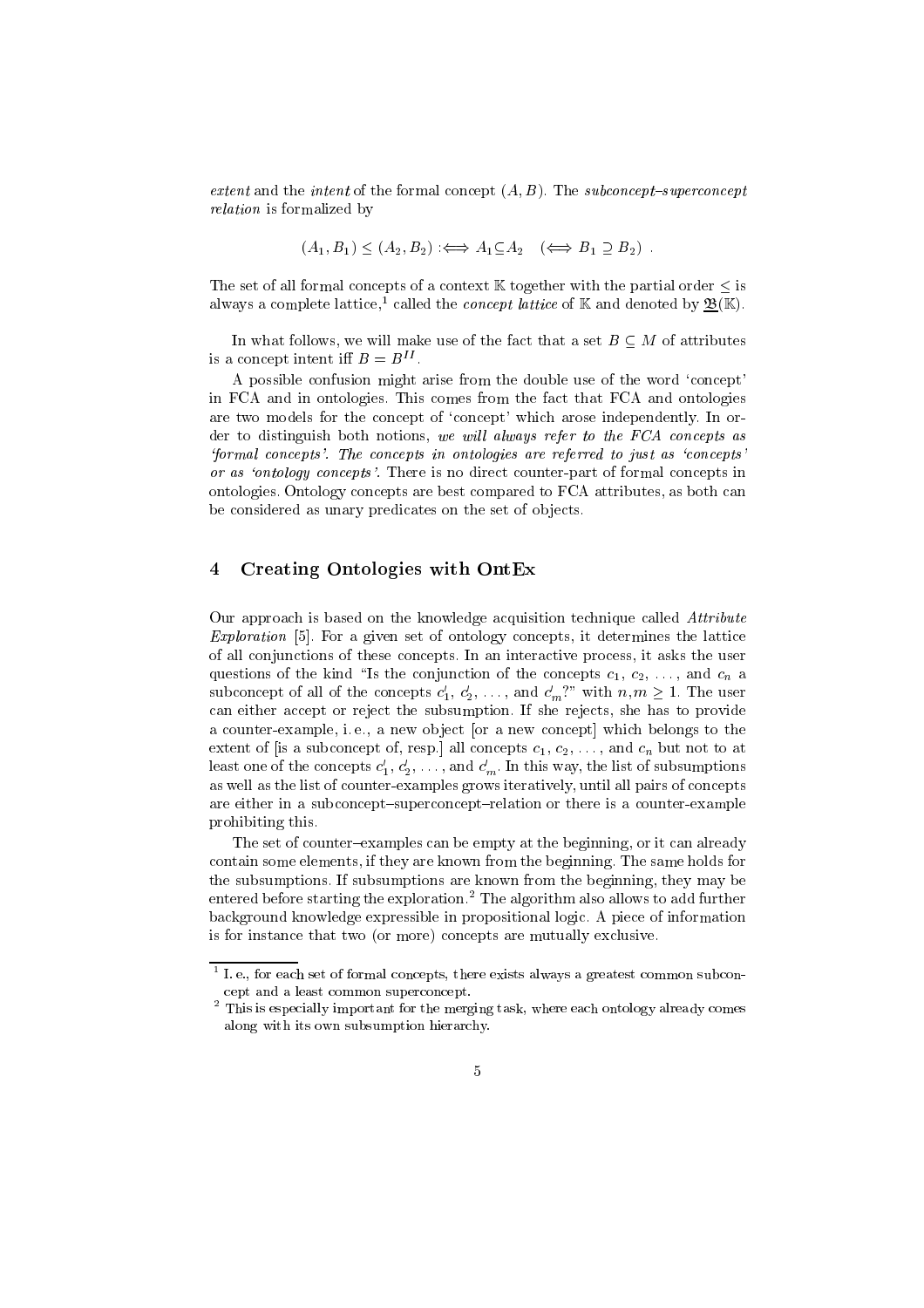The ONTEX approach can be split into three steps:

- 1. initialization of the exploration contexts,
- 2. the exploration process,
- 3. further processing.

In the initialization step, the user has to provide an initial set of concepts she considers to be relevant. How to obtain this initial set is beyond the scope of this paper. It may be determined by other knowledge acquisition techniques as for instance described in [18]. Then one formalizes both the background knowledge (especially the known subsumptions) and the (possibly empty) set of counter-examples. The exploration process comprises the exploration dialogue with the user, consisting of questions as described above. At the end of this process, the lattice of all conjunctions of the input concepts is determined. It contains all input concepts and some new concepts constructed during the process. In the third phase, the user can modify the resulting hierarchy using any ontology editor, eventually supported by some heuristic approach as described in Section 2.

## $\overline{5}$

In this section, we discuss in detail the three steps for creating the concept hierarchy of the (top-level of the) ontology in detail. An example is provided in the next section.

In order to simplify notations, we will not distinguish between objects (instances) and sub-concepts as counter-examples in what follows. In practice, of course this distinction will be tracked, and will be used as additional information for further processing of the exploration results.

### 5.1 Initialization of the Exploration Contexts

In the initialization step, we formalize both the background knowledge (especially the known subsumptions) and the (possibly empty) set of counter{ examples in form of formal contexts. We assume that the user has already fixed some initial set  $C$  of ontology concepts (without necessarily any hierarchy information on it) which she considers important. Further concepts may be added at later iterations of the process.

In order to simplify notations, we will not encode the background knowledge in form of axioms, but rather as a list of potential examples.3 This list contains thus all combinations of attributes which are not excluded by the background

<sup>3</sup> Here and in what follows we will not address performance issues { which are of course important  $-$  but rather try to keep the explanation as simple as possible. The performance of attribute exploration with background knowledge is analyzed in detail in [6]. There it is shown that the fact that the exploration is restricted to implicational logic (whereas the background knowledge may be given by arbitrary propositional formulae) makes the approach computationally feasible.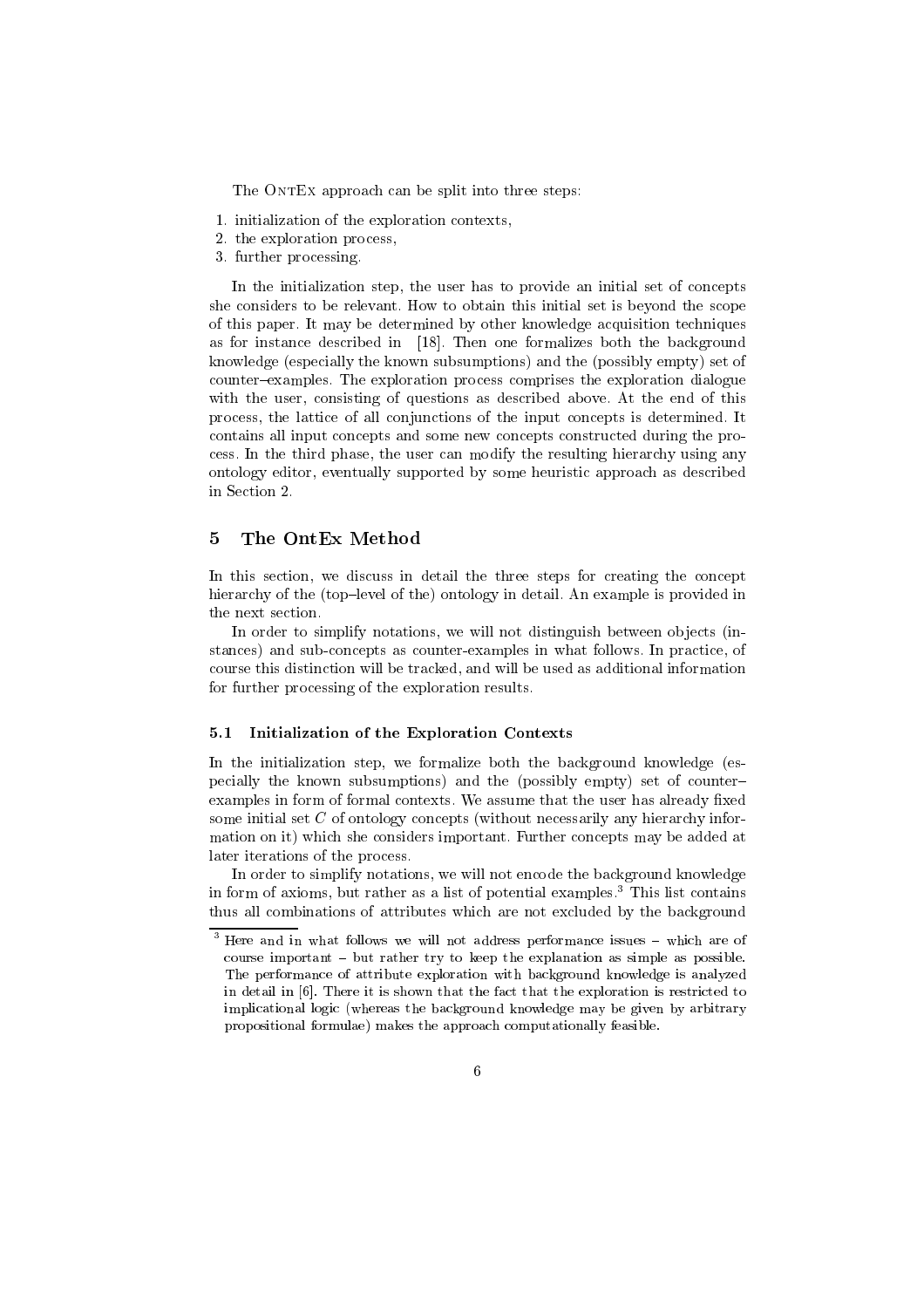knowledge. It is stored as a context  $\mathbb{P} := (G, C, I)$ , called frame context, where  $C$  is the initial set of concepts. The set  $G$  consists at the first stage of dummy concepts. They will be replaced by concrete concept names (or will be deleted) during the exploration. There is one  $g \in G$  for each attribute combination  $B \subseteq C$ with  ${q}^I = B$  unless the combination is known to be impossible according to the eventually given background knowledge.<sup>4</sup>

If we already know of some instances of ontology concepts at the very beginning, then we code this information in two more contexts,  $\mathbb{U}^- := (\mathcal{O}, \mathcal{O}, I^-)$ and  $\mathbb{U}^* := (\mathcal{O}, \mathcal{O}, I^*)$  with  $\mathcal{O} \subseteq \mathcal{G}$ .  $\mathbb{U}^*$  encodes which of the objects are known to belong to which concepts, i.e.,  $(o, c) \in T$  in we know that object  $o$  belongs to concept c.  $\mathbb{O}^2$  encodes which of the objects are not known not to belong to certain concepts, i.e.,  $(o, c) \in T$  in we cannot exclude that object  $o$  belongs to concept c. In this encoding, we have  $I \subseteq I \sqcup \{O \times O\} \subseteq I$ .

### 5.2 The Exploration Process

In the exploration process, the set  $G$  of possible objects will decrease, and the set  $O$  of counter-examples will increase, based on the answers given by the user, until the implicational theory of the contexts is equal. Then the exploration process ends; and the resulting implicational theory is the one of the target ontology. In particular, it describes the subsumption hierarchy of the target ontology.

At each step in the interactive process, ONTEX checks if there is any set  $X \subseteq U$  of concepts with  $X = X^H \neq X^{\perp}$ . If so, then such a set is chosen and the user is asked if the implication  $\bigwedge X \to \bigwedge (X^{27})$  is universally valid for the ontology (see details below). If no such  $X$  exists then the implicational theory of the ontology is completely determined, and there are no more "open questions". The concept lattice of  $\mathbb P$  will contain the full concept order. But even more: we then know all cases where a conjunction of concepts subsumes another concept. The conjunctions can be understood as *implicit* encodings of new concepts, and will be used later as seeds for new concepts for the target ontology.

When there still exists a set  $X \subseteq C$  of concepts with  $X = X^{II} \neq X^{??}$ , then 'the next such set' is chosen<sup>6</sup> and the user is asked if the conjunction of all concepts in X is a subconcept of all concepts in  $X^{\gamma\gamma}$  (i.e., if  $\bigwedge X \to \bigwedge (X^{\gamma\gamma})$ is universally valid). Then the user has to provide a counter-example or has to accept the implication.<sup>7</sup>

Each single input to the exploration process can be given in form of a clause  $\bigwedge A \to \bigvee N$  (with  $A, N \subseteq C$ ), which is marked either as valid or as non-valid.

The fact that in the worst case  $\text{card}(G)=2$ card(C) holds, indicates the importance of formalizing as much background knowledge as possible in order to reduce the size of P.

<sup>&</sup>lt;sup>3</sup> We write  $X^{\ell}$  and  $X^{+}$  instead of  $X^{I}$  and  $X^{I}$ , resp. (see Section 3.2).

f In [4] (see also [7]), an emcient strategy is described.

<sup>7</sup> Depending on the underlying ontology language, the user can be supported in this task by some additional inference mechanism, for instance a description logics inference engine (see [1]).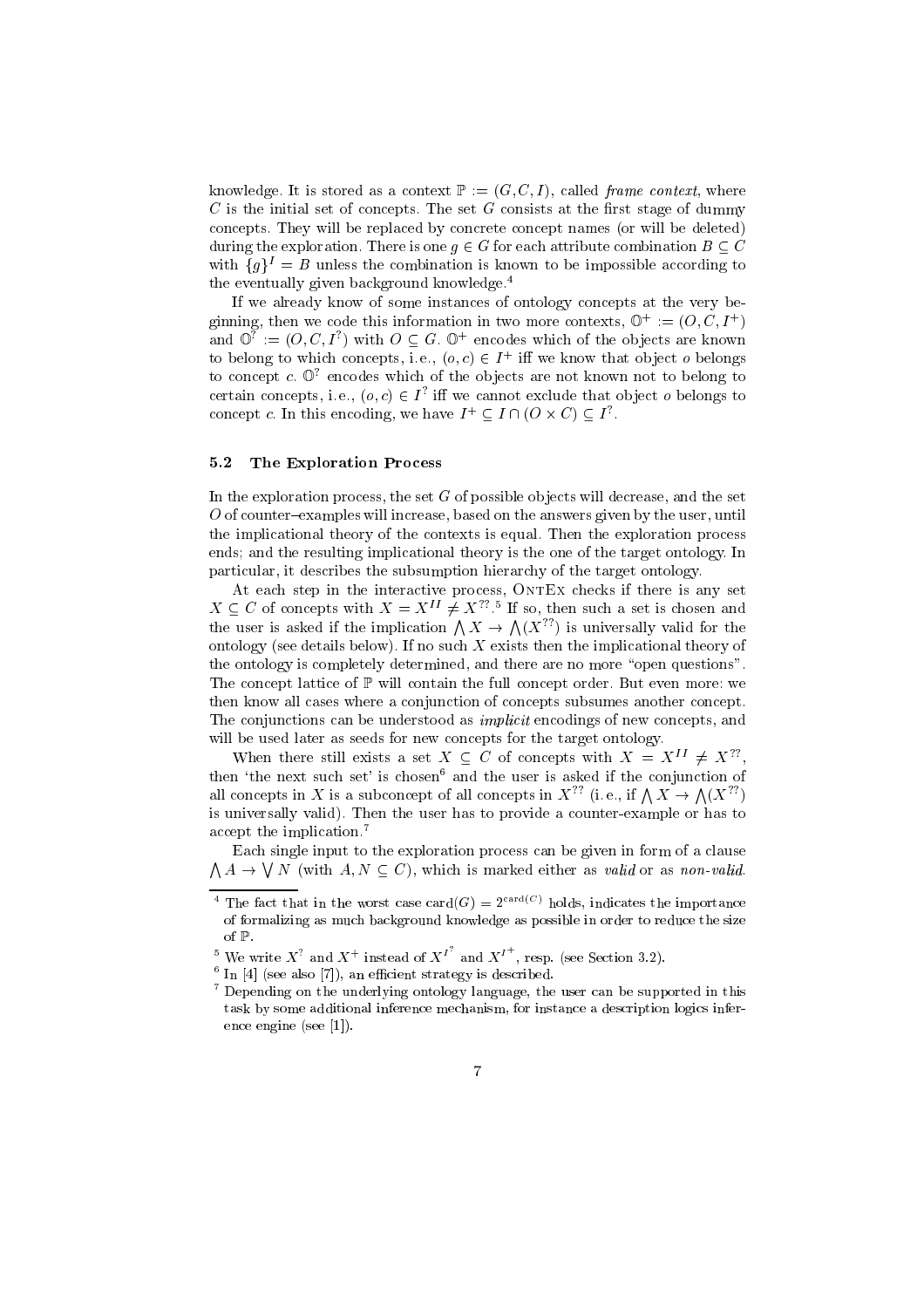The input of a "valid" clause (i.e., the partial acceptance of a subsumption suggested by the system) will cause modifications of  $\mathbb{F}, \ \mathbb{U}$ , and of  $\mathbb{U}$  , from  $\mathbb P$  all objects not consistent with  $\bigwedge A \to \bigvee N$  are removed, and the partial description of the objects  $o \in \overline{O}$ , encoded by  $\mathbb U^+$  and  $\mathbb U^+$ , is updated according to  $\Lambda A \to \Lambda N$ .

A clause  $\bigwedge A \to \bigvee N$  which is marked as "non-valid" is interpreted as a partial description of a counter-example, i.e. of a new object  $o \in \overline{O}$  with  $\{o\}^+ :=$ A and  $\{0\}$  :  $=$  C  $\setminus$  IV. The consistency of the description of the given counter  $=$ example with the background knowledge and the results already obtained has to be checked. This can be done using standard methods of propositional logics and will not be described in this paper. If the user says that the counter-example is a concept, then it may additionally be added to the set  $C$ . In this case, it will be considered during the subsequent exploration phase. This optional extension of the set  $C$  of concepts provides higher accuracy, as also all combinations with this new concept are considered, but it extends the duration of the knowledge acquisition.

When the user has given his answer, and the exploration contexts are modi fied as described, the 'next' set  $X \subseteq C$  with  $X = X^{II} \neq X^{??}$  (according to the modified contexts) is determined<sup>8</sup> and the user is asked the next question.

In the worst case (i. e., when all subsumptions are rejected without exception) and with the worst answering strategy, the number of questions is exponential in the cardinality of the initial set of concepts. In practice, however, this worst-case complexity is far from being reached, since there are numerous dependencies between the concepts. On the other hand, the underlying theory guarantees that the number of accepted subsumptions is minimal, and can thus not be outperformed by any other technique.

## 5.3 Further Processing

Having finished the exploration process, we have now completely determined the subsumption order on the initial set of concepts, and we know all constraints between these concepts which can be described in implicational logic. This includes in particular the information which combinations of concepts any instances can have, and which combinations are excluded. This information is added to the set of axioms of the ontology.

At this point the highly accurate part of the creation of the target ontology is finished. Now heuristics-based approaches may take over. They may be selected out of the list of tools as described in Section 2.

An additional aspect resulting from our approach is that the possible combinations (conjunctions) of initial concepts are seeds for new concepts. A name for a newly generated concept can be derived from its minimal generators (i. e., the minimal subsets of the set of initial concepts whose conjunctions are equal to the new concept) as described in detail in [19]. The knowledge engineer may accept

The technique described in [4, 7] guarantees that the order on the sets  $X \subseteq U$  is compatible with the modication of the contexts.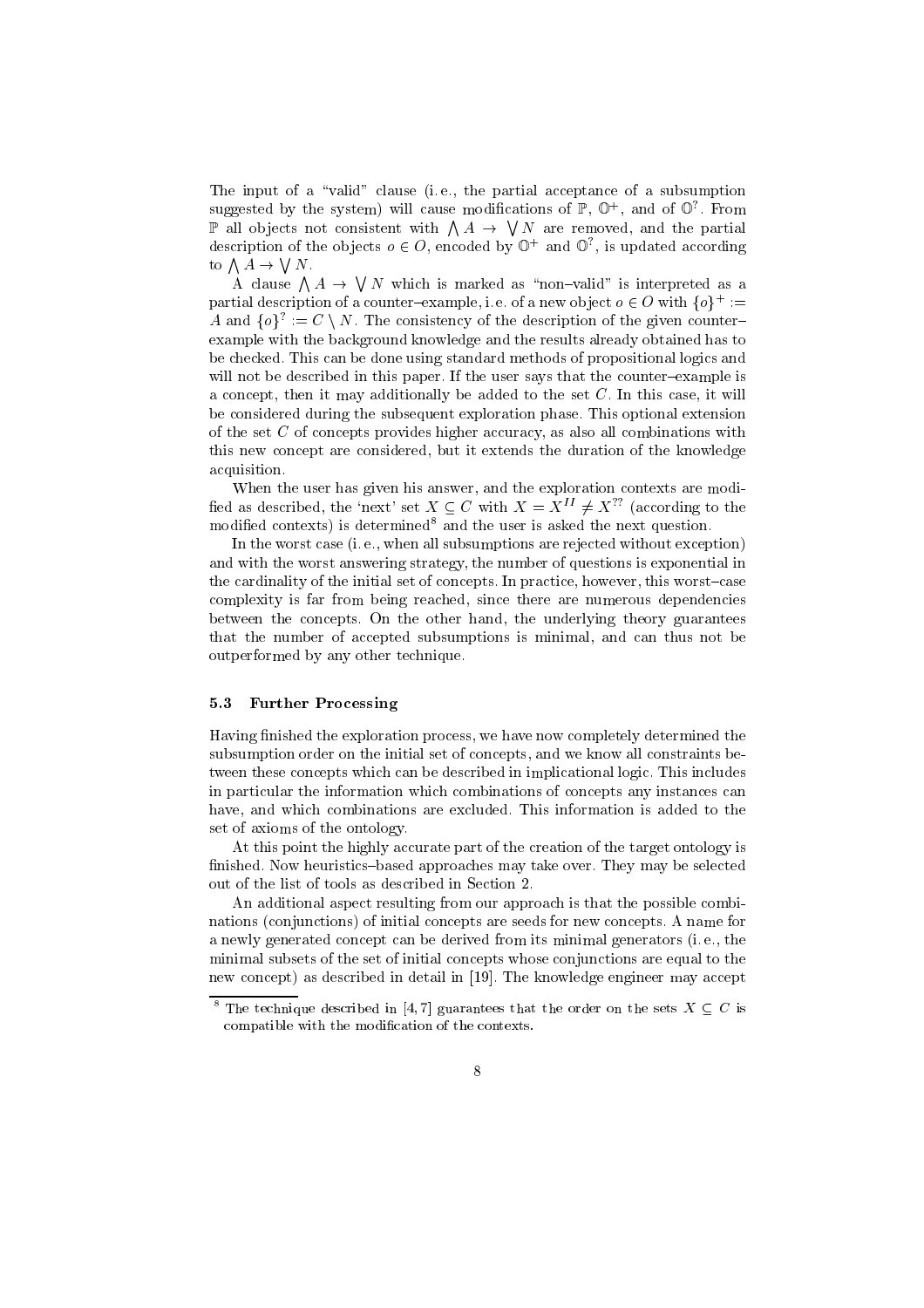

Fig. 1. Sowa's top-level ontology. The bottom concept is not shown for sake of readability.

some or all of the new concepts. Accepting all of them has the advantage that the resulting ontology is a lattice which allows for computation with the concepts (i. e., for any given set of concepts, the computation of its unique least common superconcept and its unique greatest common subconcept; and the computation of implications (functional dependencies) between the concepts). On the other hand, the resulting ontology may become too large. It depends on the individual application how this trade-off will be resolved.

## 6 An Example Application

In [16], J. F. Sowa elaborated a top-level ontology, based on a careful study of the ontology work of the philosophers Heraclitus, Aristotle, Kant, Peirce, Husserl, Whitehead, and Heidegger. Using the three distinctions  $Physical - Abstract'$ of Heraclitus,  $\text{'Thing} \longrightarrow \text{Relation} \longrightarrow \text{Median'}$  of Peirce, and  $\text{'Continuant} \longrightarrow$ Occurrent' of Whitehead, Sowa established the top{level ontology shown in Figure 1.In this section, we show how OntEx could have helped Sowa in this approach.<sup>9</sup>

We initialize the exploration by setting  $C := \{PHYSICAL, ABSTRACT, THING,$ RELATION, MEDIATION, CONTINUANT, OCCURRENT},  $G := \mathfrak{P}(C)$  (i.e., we do not exclude any combinations of concepts at the beginning), and  $I := \{(g, c) \in$ G  $\times$  C  $\vert$  c  $\in$   $q$ }. Finally, we let  $O := \emptyset$  and  $I_{-} := I_{+} := \emptyset$ . The contexts are now determined, and the exploration dialogue can begin:

The empty set is the first set satisfying  $X = \overline{X}^{II} \neq X^{?}$ . For  $X = \emptyset$ , we have  $X^{II} = \emptyset$  and  $X^{??} = C$ .

Q: Is the conjunction of no concepts at all (i. e., the top concept) a subconcept of all of the concepts PHYSICAL, ABSTRACT, THING, RELATION, MEDIATION, CONTINUANT, and OCCURRENT?

<sup>&</sup>lt;sup>9</sup> In [22], the same example has been used to explain 'Simply Implicational Theories', a formalism for supporting empirical theory building within the framework of Formal Concept Analysis.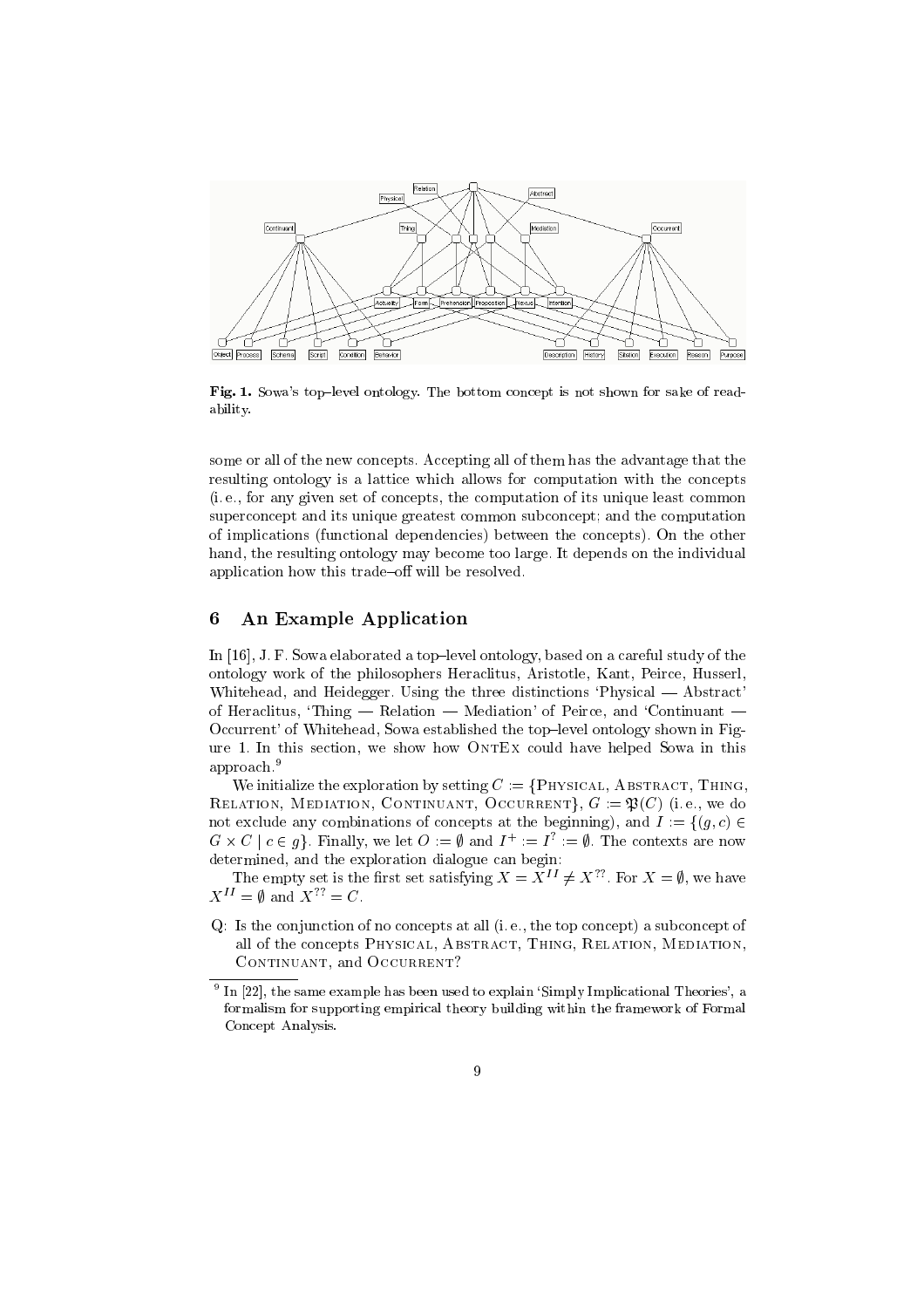A: No. A counter-example is the new concept OBJECT, which is subconcept of the top concept, but beside that only of the concepts CONTINUANT, THING, and Physical.

The set O is extended by Object,  $\frac{1}{2}$  and I and I are extended to  $\frac{1}{2}$  (Object, CONTINUANT), (OBJECT, THING), (OBJECT, PHYSICAL) }. One might also add the new concept OBJECT to the set C, but we do not make use of this option here.<sup>11</sup>

We choose again  $X := \emptyset$ , since now  $X^{II} = \emptyset$  and  $X^{??} = \{CONTINUANT, Y^{T} \}$ Thing, Physical.

- Q: Is the conjunction of no concepts (i. e., the top concept) a subconcept of all of the concepts PHYSICAL, THING, and CONTINUANT?
- A: No. A counter-example is the new concept PURPOSE, which is subconcept of the top concept, but beside that only of the concepts OCCURRENT, MEDIation, and Abstract (and is hence not subconcept of any of the concepts mentioned).

I he set O is extended by PURPOSE, and I and I are extended by the three tuples (PURPOSE, OCCURRENT), (PURPOSE, MEDIATION), and (PURPOSE, AB- $STRACT$  $s = -1$ .

Now we have  $X^{II} = \emptyset = X^{??}$  for  $X = \emptyset$ , hence the next set has to be chosen. With the strategy described in [5], we obtain  $X = \{OCCURRENT\}$  (with  $X^{II} = \{$ OCCURRENT} and  $X^{??} = \{$ OCCURRENT, MEDIATION, ABSTRACT}).

- $Q:$  Is OCCURRENT a subconcept of all of the concepts MEDIATION and ABstract?
- A: No. A counter-example is the new concept DESCRIPTION, which is subconcept of OCCURRENT, but beside that only of the concepts THING and PHYSICAL (and is hence not subconcept of any of the concepts mentioned).

 $\rm Again \ \rm O, \ \rm I_{\odot}$  , and T are extended according to the rules. The exploration continues this manner. The first question we encounter which will be accepted is the following:

- Q: Is the conjunction of RELATION and MEDIATION a subconcept of all other concepts?
- A: Yes (because these two concepts are considered to be disjoint and their conjunction is thus equal to the "absurd" bottom element).

Now the set  $G$  is decreased by subtracting all its elements  $g$  with {RELATION, MEDIATION  $\subseteq$  g; and from the relation I are subtracted all tuples having these sets as first component.

This way, the exploration takes on, until no sets  $X$  remain fulfilling the condition  $X = X^{II} \neq X^{?}$ . After 23 questions in total, we obtain the concept hierarchy shown in Figure 2.

 $\lceil \cdot \rceil$  in the set G, OBJECT is identified with {CONTINUANT, THING, PHYSICAL} $\in G$ .

 $^\circ$  Choosing this option would lead to some more questions, and would in the end  $^\circ$ result in the additional observation that OBJECT is in fact the conjunction (i.e., the greatest common subconcept) of the three concepts CONTINUANT, THING, and Physical, and not just an arbitrary subconcept of them.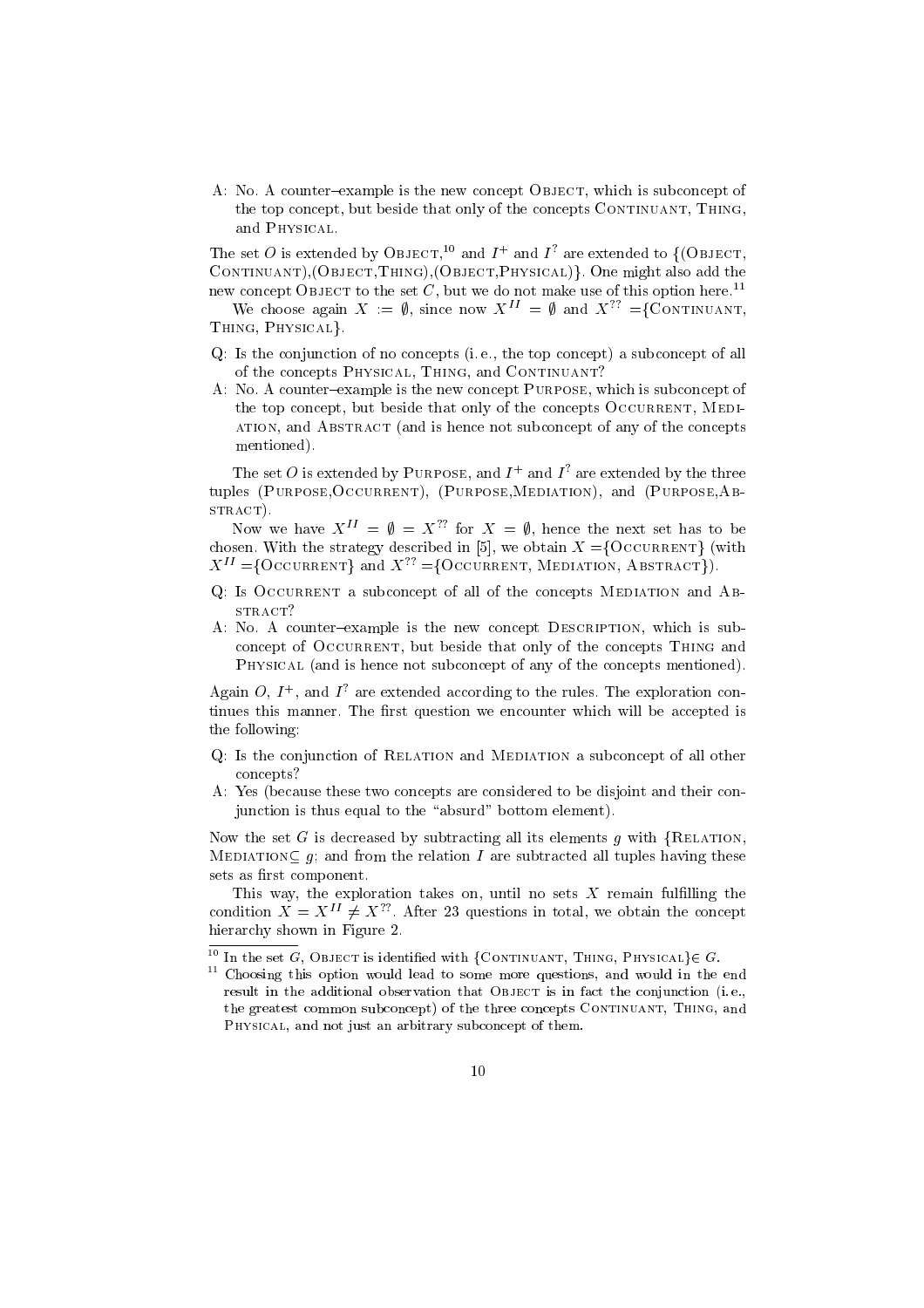

Fig. 2. The result of OntEx based on the categories of Heraclitus, Peirce, and Whitehead. The bottom concept is not shown for sake of readability.

In the first level, we see the concepts we started with. In the second and third level, we see the concepts which were given as counter-examples. We can for instance see that BEHAVIOR is a subconcept of the three concepts CONTINuant, Abstract, and Mediation. (If we had decided to add Behavior to the set  $C$  during the exploration, we would additionally know that it is indeed equal to their greatest common subsumer.) The ten concepts without label are formal concepts in the sense of FCA. If we discard them, then we obtain exactly Sowa's top-level ontology in Figure 1. However, they can also be used as further concepts of the top-level ontology. It is then up to the knowledge engineer to provide names for them. If all these concepts are accepted, we have the additional advantage that one can compute with the concepts, since the resulting concept hierarchy is a lattice: each pair of concepts has a meet (i.e., a unique greatest common subconcept) and a join ( i. e., a unique least common superconcept).

In the diagram, we can see that none of the concepts we started with is subsumed by any other one. By studying the diagram closer, we discover that all possible combinations of concepts out of each of the sets of categories of Heraclitus, Peirce, and Whitehead are realized as a new concept. Hence the sets of categories of the three philosophers are truly orthogonal to each other. According to Sowa (see Figure 1), though, the combination of one category of Whitehead with one category of either Heraclitus or Peirce (e.g., OCCURRENT and MEDIATION) is not a concept of its own. This is of course a philosophical question, and cannot be solved by our algorithm. However, ONTEX makes these potential concepts explicit and accessible to discussion.

## 7 Ontology Merging with OntEx

In this section, we discuss the use of ONTEX for ontology merging. The main difference to the task of creating an ontology from scratch is the initialization phase. The input of the merging process are two<sup>12</sup> ontologies  $\mathcal{O}_1 := (C_1, i \mathbf{s}_1, R_1, \sigma_1)$ 

<sup>12</sup> The approach is applicable to more than two ontologies simultanuously.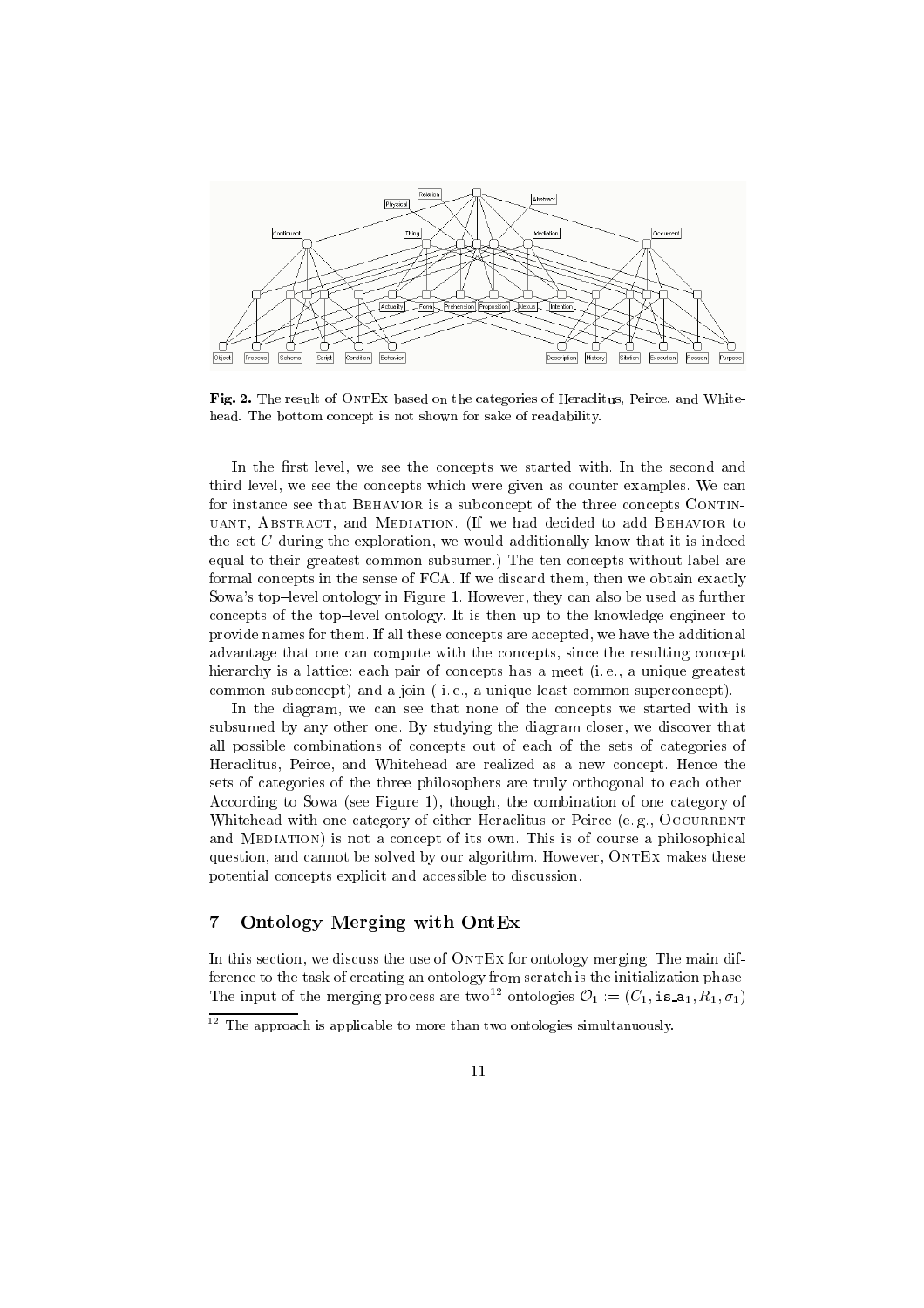and  $\mathcal{O}_2 := (C_2, \mathbf{is\_a}_2, R_2, \sigma_2)$ , eventually together with two sets  $\mathcal{A}_1$  and  $\mathcal{A}_2$ of propositional logics axioms. The output is then a target ontology  $\mathcal{O}_T :=$  $(C_T, i \sin \pi T, R_T, \sigma_T)$  together with a set of axioms  $A_T$ . As said above, we will not deal with the exploration of the relations here. Their treatment by ONTEX is subject to further research. We simply let  $R_T := R_1 \cup R_2$ .

We illustrate the approach with a small example. It consists of the two miniontologies shown in Figure 3. The two ontologies come along with two sets of axioms, namely  $A_1 := \{ \emptyset \to \text{Roor1}, \neg(\text{Area1} \land \text{Horel}) \}$  and  $A_2 := \{ \emptyset \to \text{Roor1}, \neg(\text{Area1} \land \text{Horel}) \}$  $Room2, \neg (REGION2 \land ACCOMMODATION2)$ .



Fig. 3. The two examples of source ontologies.

#### 7.1 Initialization of the Exploration Contexts

We have to initialize the frame context  $\mathbb{P} := (G, C, I)$  and the two contexts  $\cup := \{O, C, I\}$  and  $\cup := \{O, C, I\}$  according to the given knowledge. Let If its lot an  $C := C_1 \cup C_2$ ,  $C := \emptyset$ , and  $T := I_1 := \emptyset$ . The set G first contains  $2^{\operatorname{card}(C)}$  objects such that, for each  $B \subseteq C$ , there exists exactly one  $g \in G$  with  ${g}' = B.$ 

Then the sets  $A_1$  and  $A_2$  of axioms are turned into a set of clauses marked as valid resp. invalid (using standard logic techniques). For each pair  $(c, c') \in$ (C1 - 1) -  $\mu$  - 2) of concepts in the two ones where c is an immediate where c is an immediate  $\mu$ subconcept of c (i.e., a lower cover in the is a merarchy), we add  $c \rightarrow c$  as valid and  $c \rightarrow c$  as invalid clause. The contexts  $\mathbb{F}, \mathbb{U}^+$  and  $\mathbb{U}^-$  are then modified as described in the fourth paragraph of Section 5.2. If the two ontologies (or one of them) come along with instances, then they are added to the set  $O$ , and  $I^+$ and I are updated as described for new counter—examples in Section 5.2. With the three contexts initialized this way, the exploration starts.

### 7.2 The Exploration Process

The exploration dialogue follows the same rules as described in Section 5.2. For our example, this means that the first question is as follows: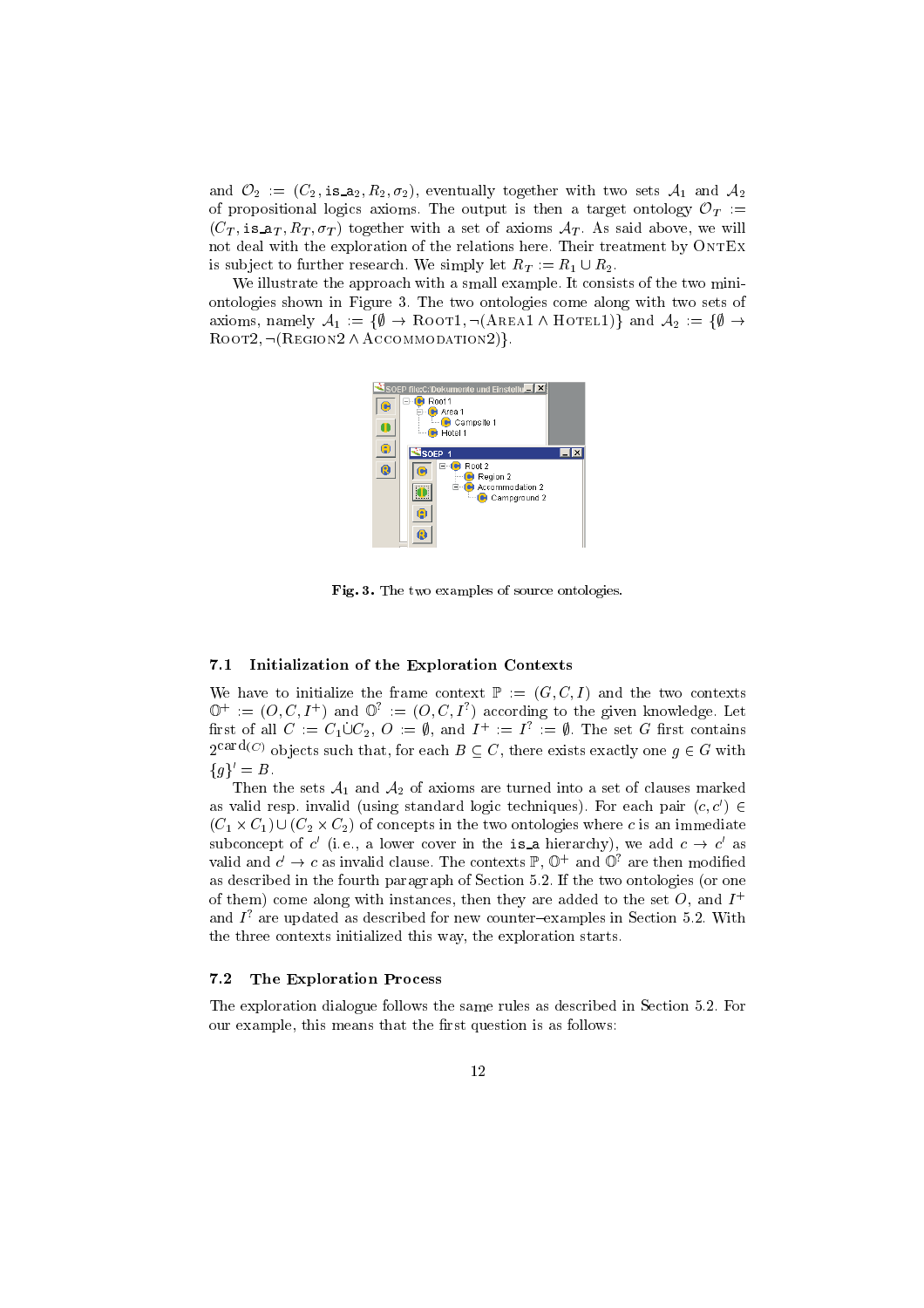Q: Is HOTEL1 a subconcept of all of REGION2, CAMPGROUND2 and ACCOM-MODATION2?

A: No. A counter-example is 'Raffles Hotel'.

The sets O and I<sup>+</sup> are extended accordingly: The set O is extended by the ob ject 'Raffles Hotel', and the relations  $I^+$  and  $I^c$  by  $\{$ 'Raffles Hotel' $\}\times\{$ ROOT1, HO-TEL1,  $RoomMODATION2$ ,  $\}$ .

Q: Is HOTEL1 a subconcept of ACCOMMODATION2? A: Yes.

Hence the set G of the frame context  $\mathbb P$  is pruned by deleting all objects  $g \in G$ where  ${g}'$  contradicts HOTEL1  $\rightarrow$  ACCOMMODATION2.

The exploration continues until all open questions are solved. Finally, the set  $\mathcal{A}_T$  of axioms of the target ontology is obtained (without any further user interaction) by  $A_T := A_1 \cup A_2 \cup \{c_1 \leftrightarrow c_2 \mid c_1 \in C_1 \text{ and } c_2 \in C_2 \text{ are merged in the target }\}$ ontology. In our example, we have

 $\mathcal{A}_T := \mathcal{A}_1 \cup \mathcal{A}_2 \cup \{\text{Roor1} \leftrightarrow \text{Roor2}, \text{Camesire1} \leftrightarrow \text{Cameracun2}\}\.$ 

The is  $a_T$  hierarchy is shown in Figure 4, together with the first counterexample acquired during the exploration process. In total, there are two more counter-examples: 'Yosemite Camping', being a counter-example to both CAMP $s$ ITE1  $\rightarrow$  REGION2 and CAMPGROUND2  $\rightarrow$  HOTEL1; and 'Tuscany', being a counter-example to  $\text{REGION2} \rightarrow \text{HOTEL1}.$ 



Fig. 4. The target ontology obtained by ONTEX.

#### 7.3 Further Processing

For this third step, all remarks made in Section 5.3 are valid. Additionally, ONTEX may have determined pairs of concepts of the source ontologies which are merged in the target ontology (as  $Room1/Room2$  and  $Campsitel/CAMP$ ground2 in our example). In the preprocessing step, these concepts can serve as starting point for further merging of concepts and relations by addressing next concepts which are close to them in the source ontologies. This approach is for instance realized in Prompt [14] (but with a simpler, more straightforward way of obtaining the initially merged concepts).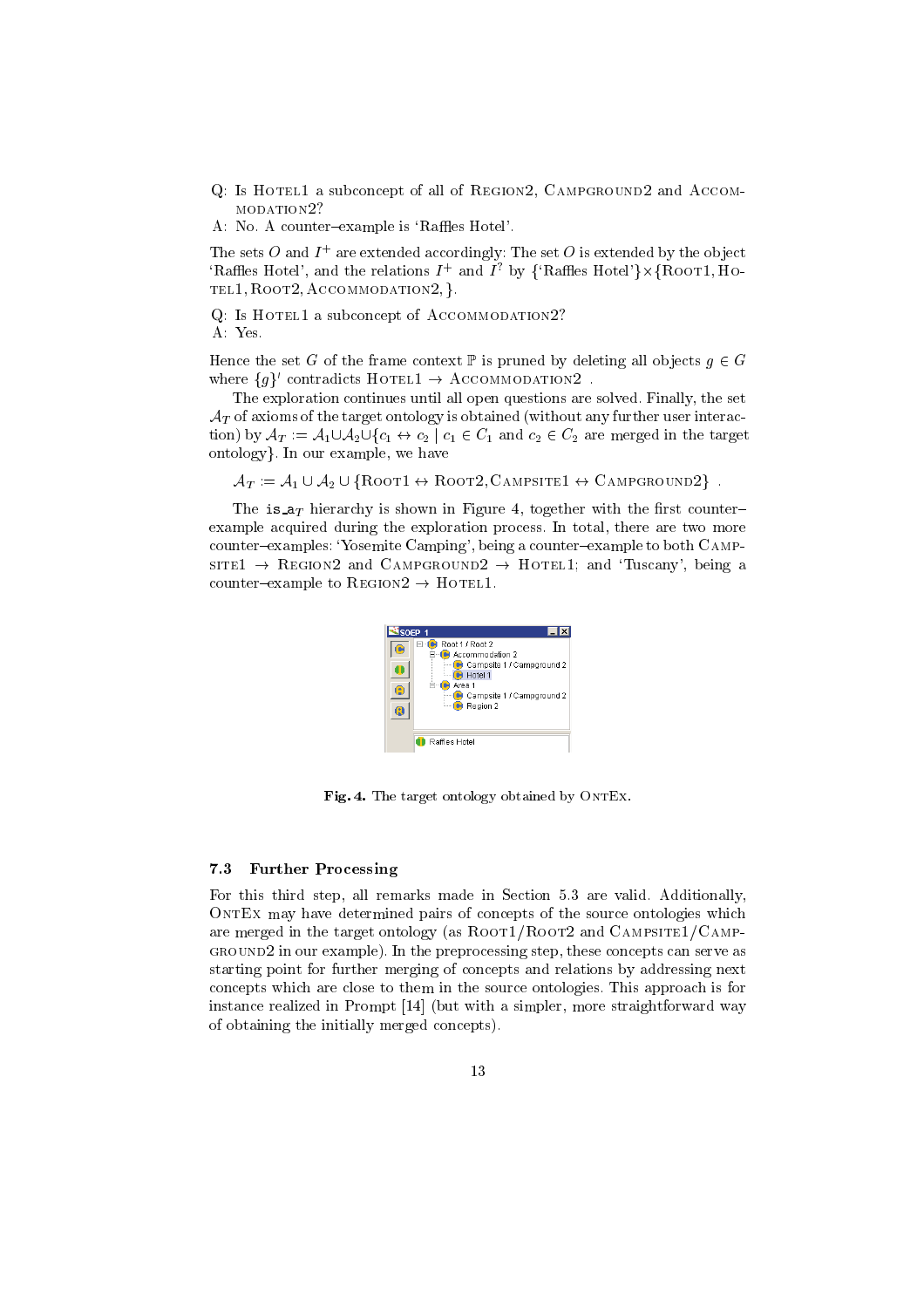## 8 Conclusion and Future Work

In this paper, we presented ONTEX (Ontology Exploration), a technique for creating/merging ontologies with high accuracy. The technique is suited especially for small parts of the ontologies - especially its top parts - where high quality results are required. Its results can be used as starting point for heuristics-based approaches for dealing with the remainder of the ontologies.

In the paper, we described the three steps of the technique: the initialization of the exploration contexts, the exploration process, and the further processing. We also discussed how the approach can be used for merging (the top levels of) ontologies. The paper described the underlying assumptions and discussed the overall methodology.

Future work includes the closer integration of the method in the KAON ontology engineering environment.13 It is also planned to extend this approach to the creation/merging of the ontology relations by combining the Attribute Exploration technique with Rule exploration  $[23]$ , which allows for first order literals instead of binary attributes. Here, decidability will be an important issue, hinting at the use of some description logic.

## References

- 1. F. Baader: Computing a minimal representation of the subsumption lattice of all conjunctions of concept dened in a terminology. In: G. Ellis, R. A. Levinson, A. Fall, V. Dahl (eds.): Proc. Intl. KRUSE Symposium, August 11-13, 1995, UCSC, Santa Cruz 1995, 168-178
- 2. S. Bechhofer, I. Horrocks, C. Goble, R. Stevens: OilEd: A Reason-able Ontology Editor for the Semantic Web, In: KI-2001: Advances in Artificial Intelligence, LNAI 2174, Springer, Heidelberg 2001, 396-408
- 3. H. Chalupsky: OntoMorph: A translation system for symbolic knowledge. Proc.  $KR$  '00, Breckenridge, CO, USA, 471-482.
- 4. B. Ganter: Algorithmen zur Formalen Begrisanalyse. In: B. Ganter, R. Wille, K. E. Wolff (eds.): Beiträge zur Formalen Begriffsanalyse, B. I.-Wissenschaftsverlag, Mannheim 1987, 241-254
- 5. B. Ganter: Attribute Exploration with Background Knowledge. TCS 217(2), 1999, 215-233
- 6. B. Ganter, R. Krauße: Pseudo models and propositional Horn inference. Preprint MATH-AL-15-1999, TU Dresden 1999
- 7. B. Ganter, R. Wille: Formal Concept Analysis: mathematical foundations. Springer, Berlin-Heidelberg 1999
- 8. E. Hovy: Combining and standardizing large-scale, practical ontologies for ma chine translation and other uses. Proc. 1st Intl. Conf. on Language Resources and Evaluation, Granada, Spain, May 1998.
- 9. A. Madche: Ontology Learning for the Semantic Web. PhD thesis, Universitat Karlsruhe. Kluwer, Dordrecht 2002
- 10. A. Madche, S. Staab: Semi-automatic engineering ofontologies from Text. Proc. 12th Intl. Conf. on Software Engineering and Know ledge Engineering (SEKE'2000)

<sup>13</sup> kaon.semanticweb.org